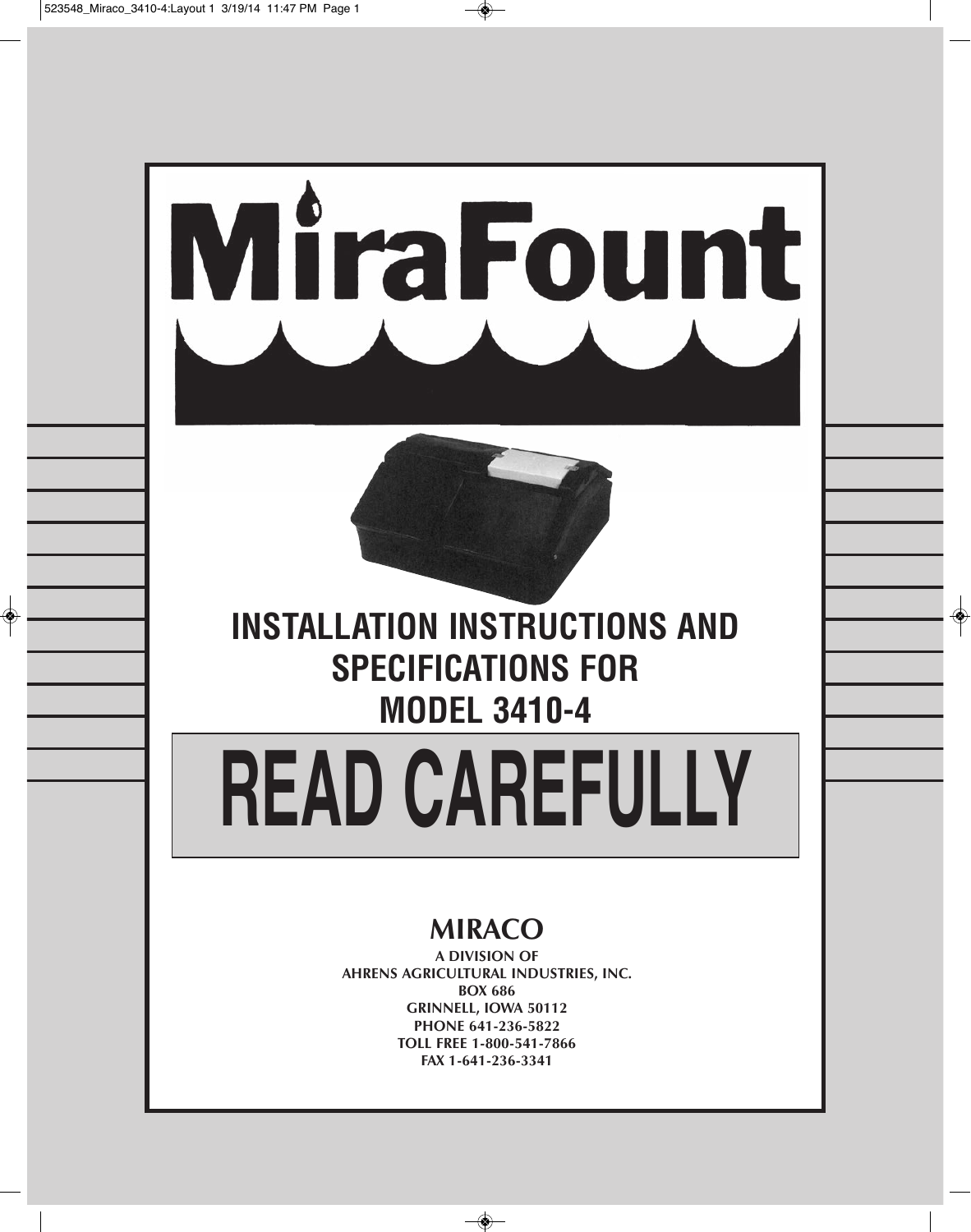## **SPECIFICATIONS**

#### **PART 1 - GENERAL**

- $A$ **DESCRIPTION:** 
	- The MiraFount is the finest operating, lowest cost, energy-free livestock waterer on the market today.  $\mathbf{1}$ . The sealed atmosphere helps prevent the formation of scum and algae. It also prevents tongue injuries from contact with frigid steel.
	- $2.$ The earth temperature of the water will keep your MiraFount flowing in cold weather and also keeps the water cool in hot weather. Thermal engineering and special design of the lid closures make it work in all types of weather.
	- All edges are curved and sloped to prevent injury to people and animals. No energy is required,  $3.$ eliminating the danger of electrocution and fire hazards.
- **WEIGHTS & DIMENSIONS** B.

| Model # | <b>Capacity</b>             | <b>Gallons</b> | <b>Description</b> | <b>Dimensions</b>              | Weight |
|---------|-----------------------------|----------------|--------------------|--------------------------------|--------|
| 3410-4  | 200 hd. hogs<br>80 hd. sows |                | 4 lift up lids     | $34" \times 36'/2" \times 16"$ | 85#    |

#### C. MATERIAL NECESSARY FOR INSTALLATION:

- Concrete  $1.$
- P.V.C. Glue  $\overline{2}$ .
- #834 insulated tube  $3.$
- $\overline{4}$ Thread sealer or teflon tape
- PART II MATERIALS, PRODUCTS
	- **MATERIALS:**  $A_{n}$ 
		- High impact Rockite<sub>TM</sub> polyethylene.  $1.$
	- **B. INSULATION:** 
		- The base, cover and lid closures are filled with a 3" thickness of Urethane foam.  $1.$
	- $C_{\cdot}$ VALVE:
		- 1. Miraco plastic valve with stainless steel rod and ends.

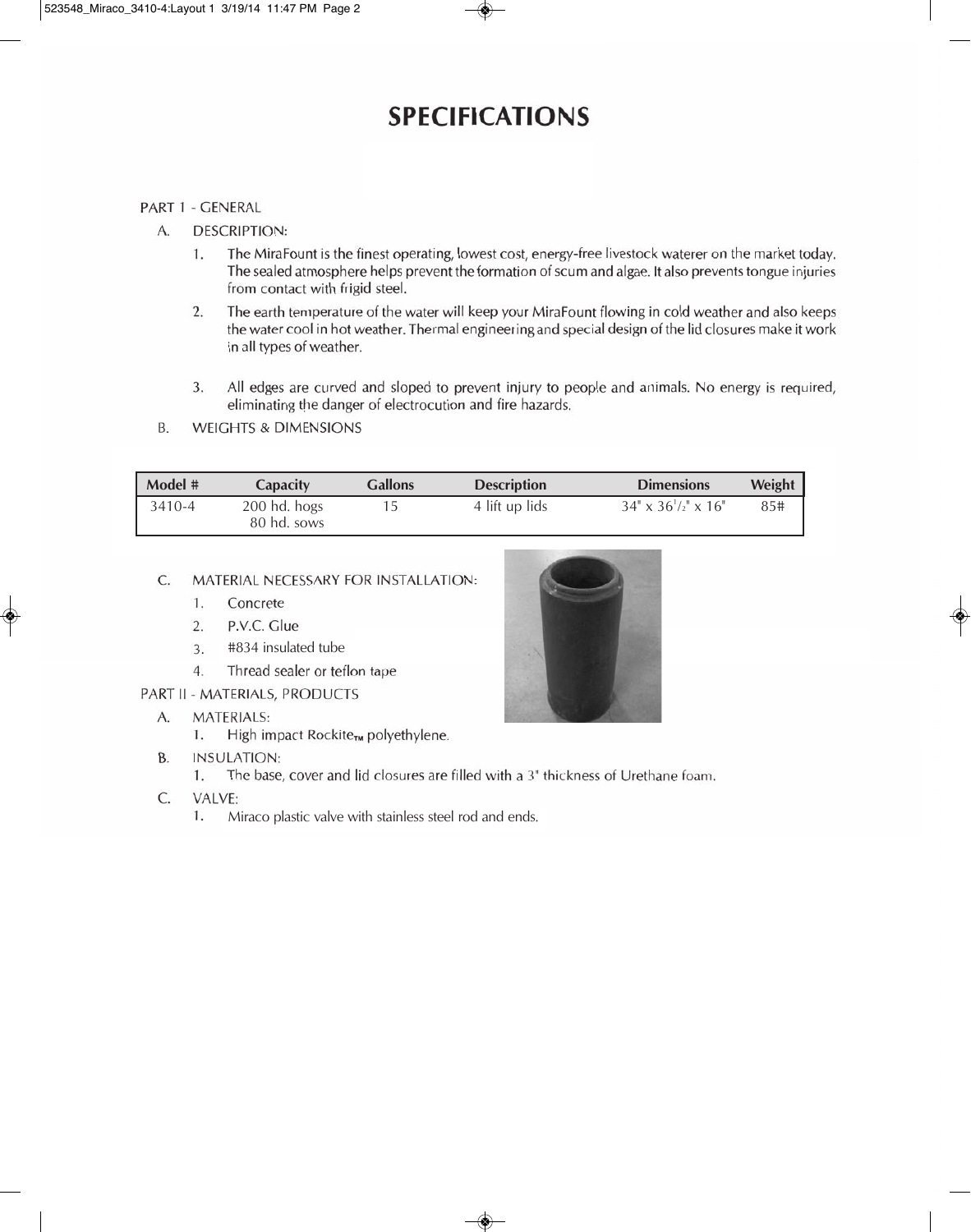# **MIRAFOUNT #3410-4<br>INSTALLATION INSTRUCTIONS**

NOTE: For cold climates, insulate the upper portion of your heat well with styrofoam or blue board rigid insulation.



#### Step 1

Install your heat well at least 1' below frost or down to your water line to insure frost free operation. Install the water line so it comes up close to the center of the heat well. Always allow the cement to harden at least 72 hours before you continue to next steps. Place the pipe insulation over the fill line leaving it about 2" above the cement and pull the nylon tie tight so the insulation doesn't slip down. For best results, use the #834 thermal heat tube available from Miraco.

Miraco has an insulated tube for heat wells. This 30" long unit provides maximum protection for your water line.



#### **Step 2**

Pull the paper backing off the rubber gasket furnished in your parts carton. Stick this gasket on the bottom of your tank. Keep the gasket as close to the edge as possible. This is necessary to keep air out and keep your heat well dry.



#### **Step 3**

Attach anchor chips with  $5/16''$  x 1" stainless steel bolts and tighhten.





Place the tank over the fill line and position the tank so the fill line is centered in the pit. Using a  $\frac{3}{8}$  cement drill, drill the anchor holes. Note on some tanks it is necessary to be off center a little to make sure the tank covers the hole.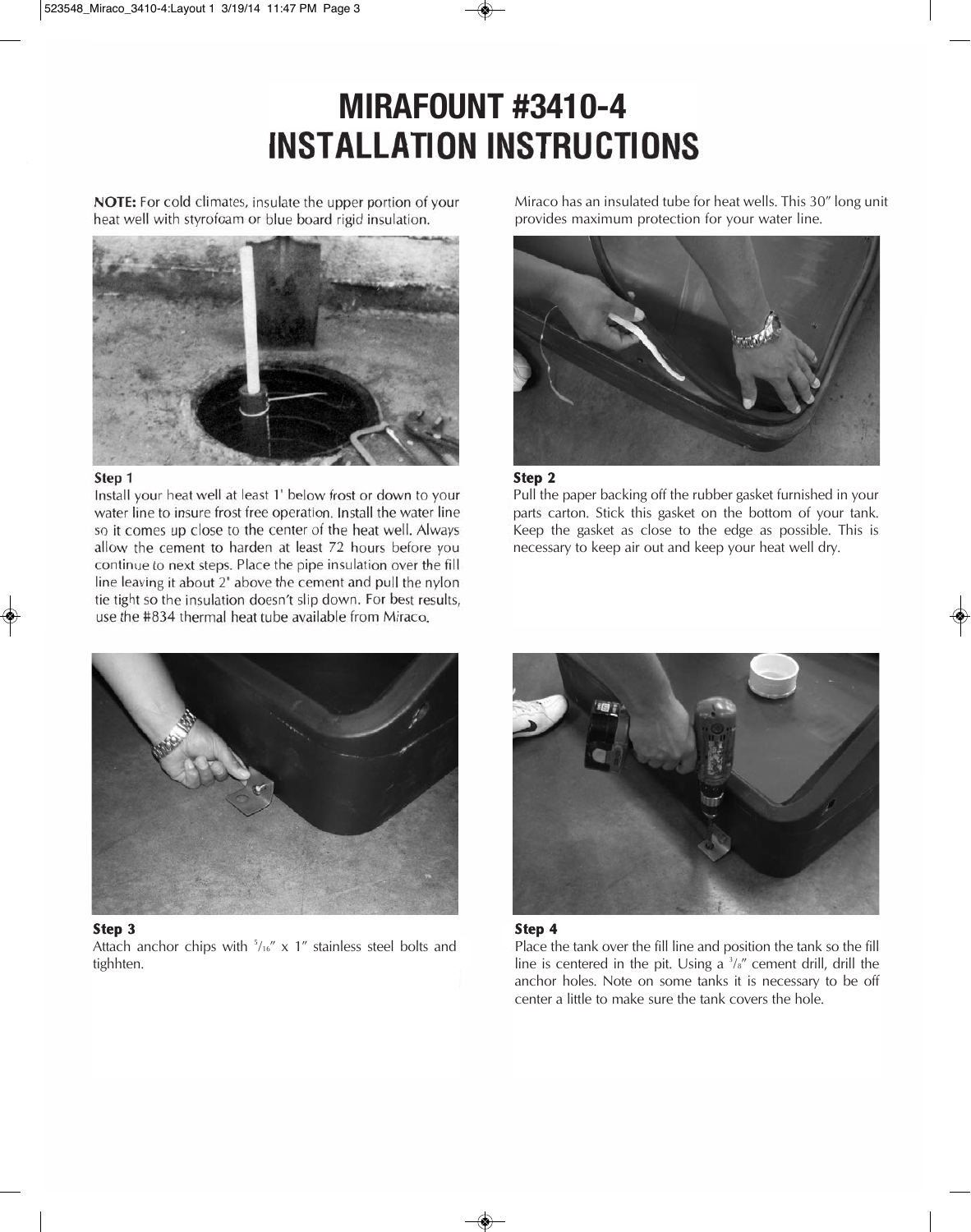

After you have completed steps 1 thru 4 in the installation booklet, your fill line will be standing above the 4" riser pipe.



#### **Step 6**

With a pen or pencil, make a mark on the fill line  $2<sup>3</sup>/<sub>4</sub>$ " below the top of the 4" outer fill pipe.





The riser pipe is not glued into the bottom fitting. Pull the riser pipe out of the bottom fitting.



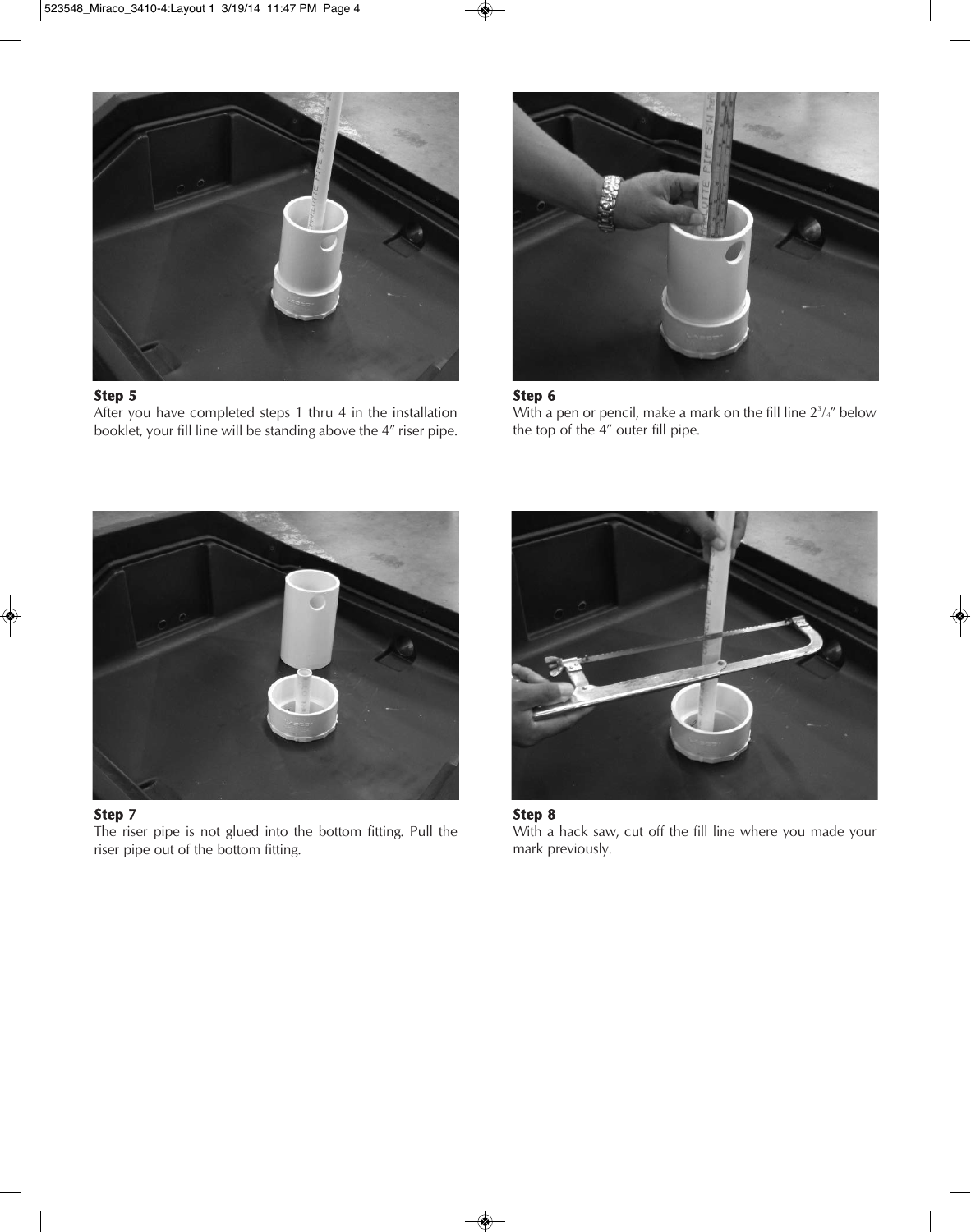

AFTER applying pipe sealer to all the male fittings and plug in the  $\frac{3}{4}$ " "T," glue the "T" assembly to the fill line with the threaded fitting pointed at 90˚pointing to the short end of the tank. Point the fitting toward the wall that's closest.



**Step 10** Make any adjustments before the cement sets up.





Using the same PVC cement, apply it to the bottom of your 4" riser pipe. Make sure all connections are clean before applying glue.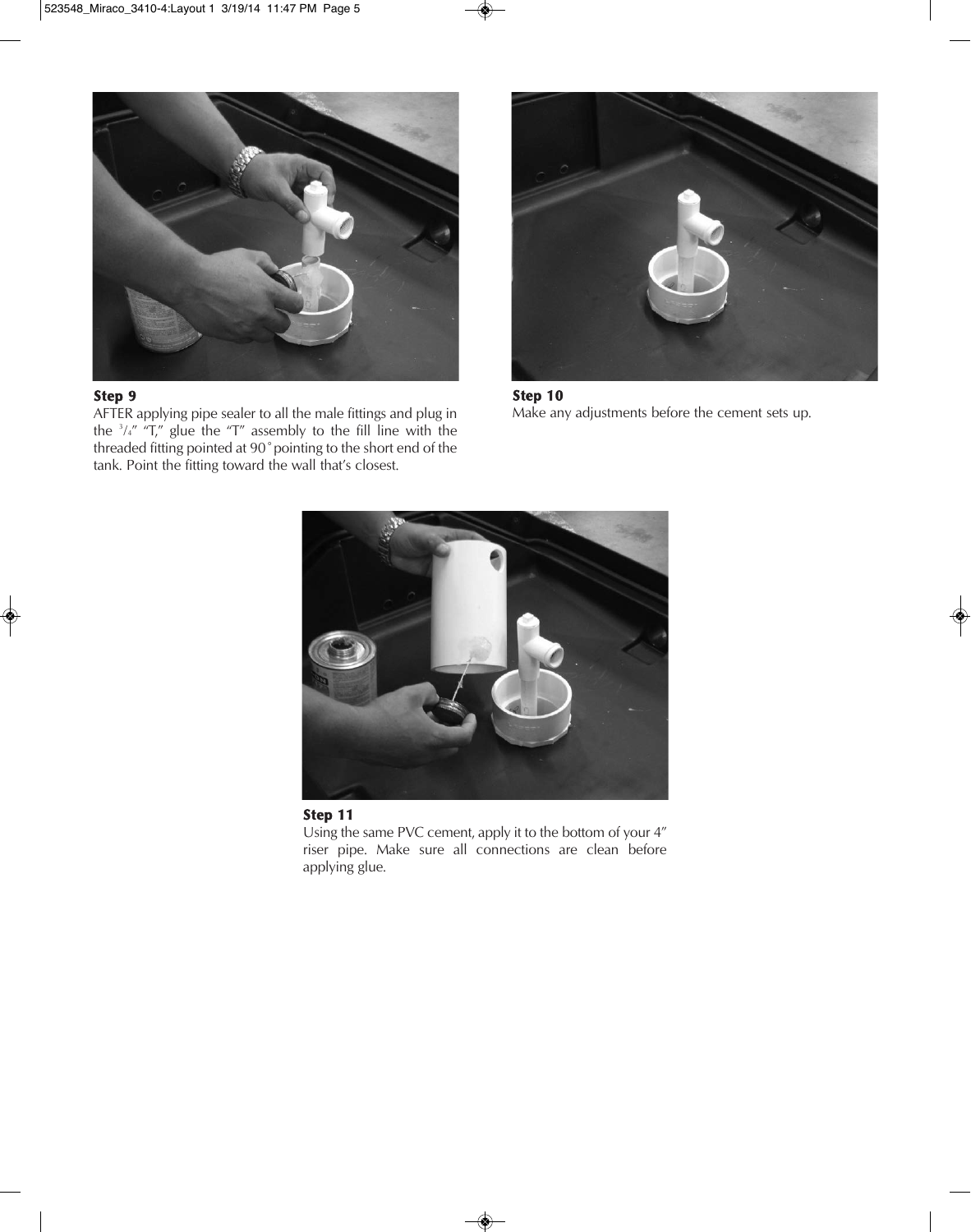

After PVC cement has been applied, push the riser pipe into the bottom fitting and align with the "T" fitting so the "T" fitting fits into the  $1'/4''$  hole at the top of the riser pipe.



**Step 13** Apply teflon tape sealer to the valve threads.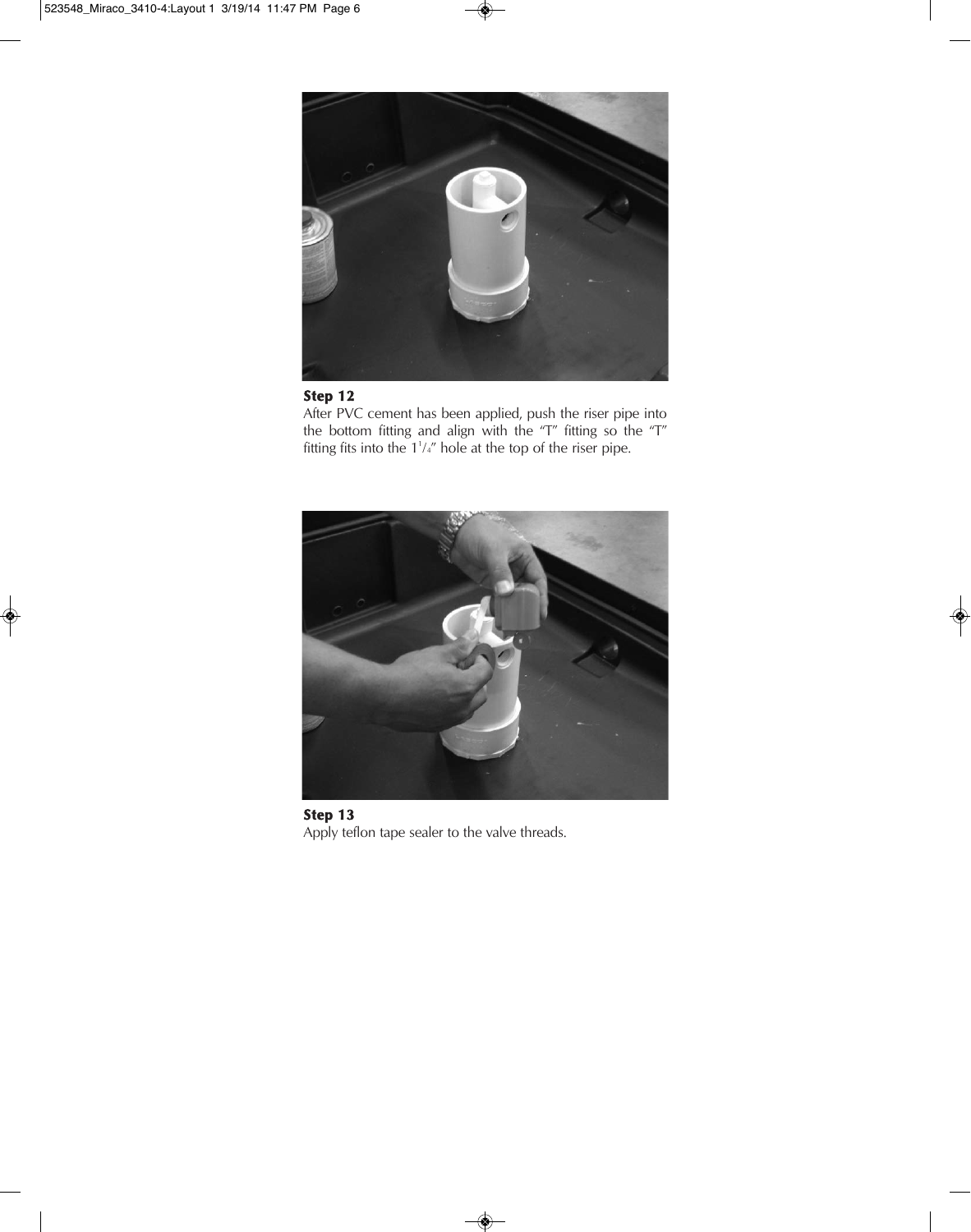

Screw the valve into the elbow so the valve is tight. In most cases, hand tight is sufficient. If wrenches are required, be careful not to over tighten.



**Step 15** Install the bob float and arm with the brass thumb screw.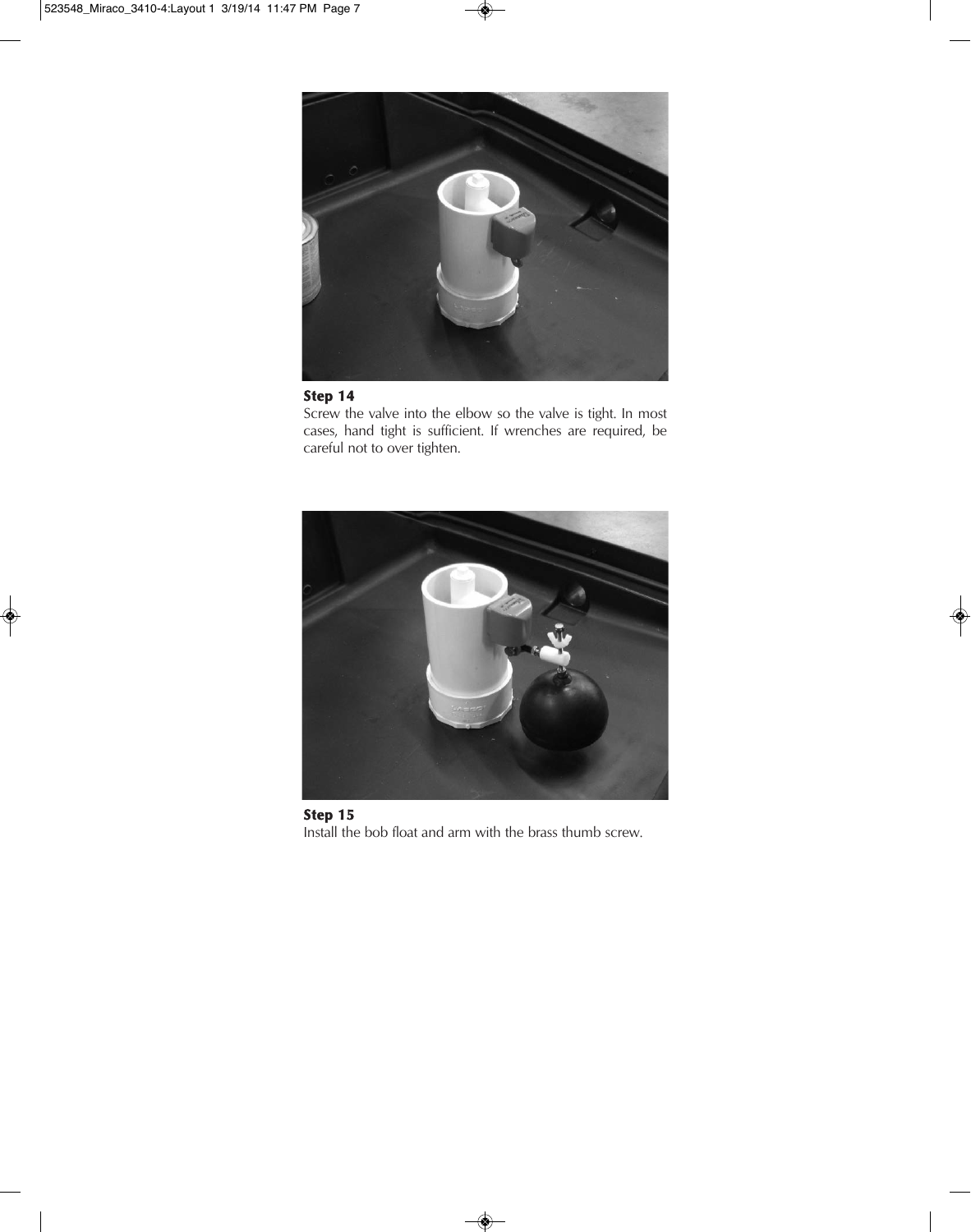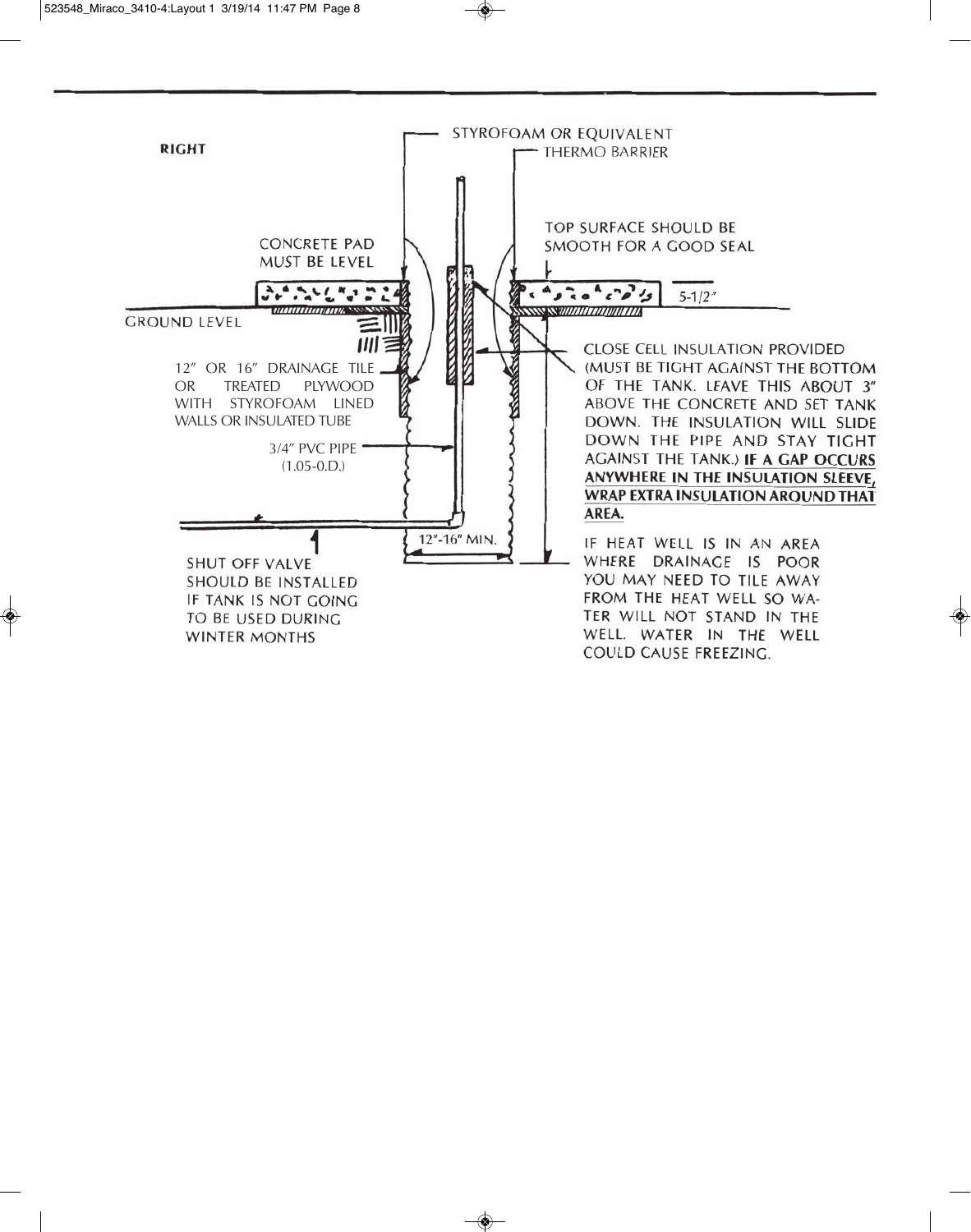

PROPER INSTALLATION OF DRAIN BACK SHUTOFF VALVE

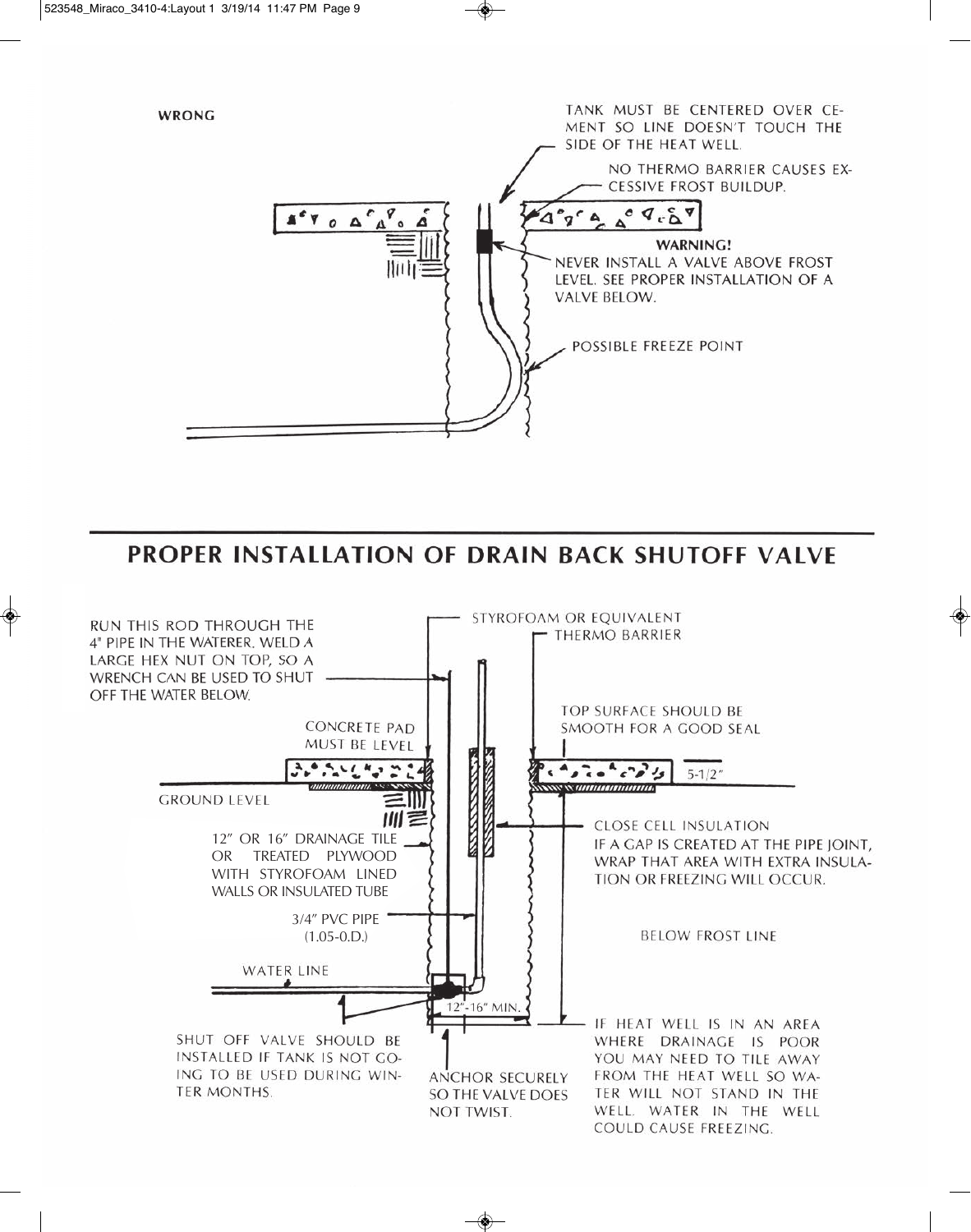## **BASE AND ANCHOR PLATE DIMENSIONS MODEL 3410-4**

DRILL ANCHOR BOLTS IN AFTER SETTING TANK. USE 3/8" CEMENT DRILL



BECAUSE OF EXPANSION AND CONTRACTION OF THIS TYPE OF MATERIAL WE RECOM-MEND DRILLING ANCHOR BOLTS IN AFTER THE TANK IS SITTING ON THE CONCRETE PAD.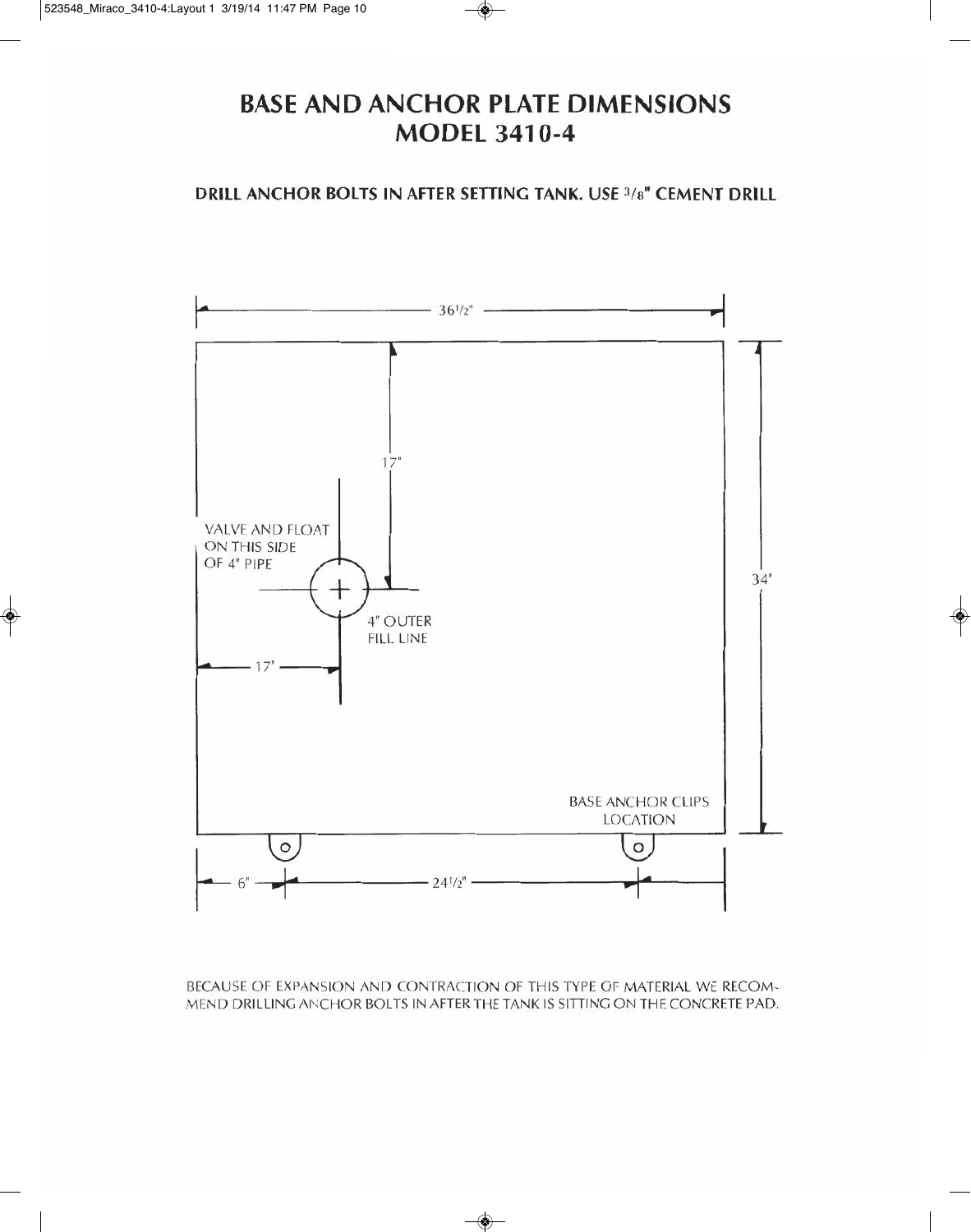## **MODEL 3410-4 MANAGEMENT TIPS**

1. For short periods of time when you're not using the MiraFount in winter, you can dip 3-5 gallons of water out every day and the tank will sustain itself until livestock are using it again. If you plan on not using it for a long time, merely drain it and shut off the water. This is where the shut off valve comes in handy.

2. In case of power failure, merely keep the livestock away from the waterer so they can't drink it down. If this has already happened, then a small amount of hot water is all you need. **NEVER USE AN OPEN FLAME TO THAW ICE!**

3. Management is necessary in any operationand this includes checking your waterer daily. Wateris very importantand any malfunction should be attended to immediatley. This is good practice for any make of waterers.

4. The MiraFount should be cleaned periodically, especially the ones being used for hogs. Mud can hamper the proper operation of the MiraFount.

5. If your valve is seeping, check the valve for foreign materials first. This is the biggest cause of seeping valves. If youhave extremely rusty water or dirty water, your valve should be cleaned periodically.

6. If you have any questions give us a call at 641-236-5822.

7. If valve persists on leaking, use an allen wrenchto tighten the orifice under the plunger. Turn clockwise to tighten.

8. Important: On the MODELS 3410 and 3410-4 it is very importantthat the water level be maintained at the highest possible level.

9. Drain plugs are to be placed inside the tank to plug the drain hole.